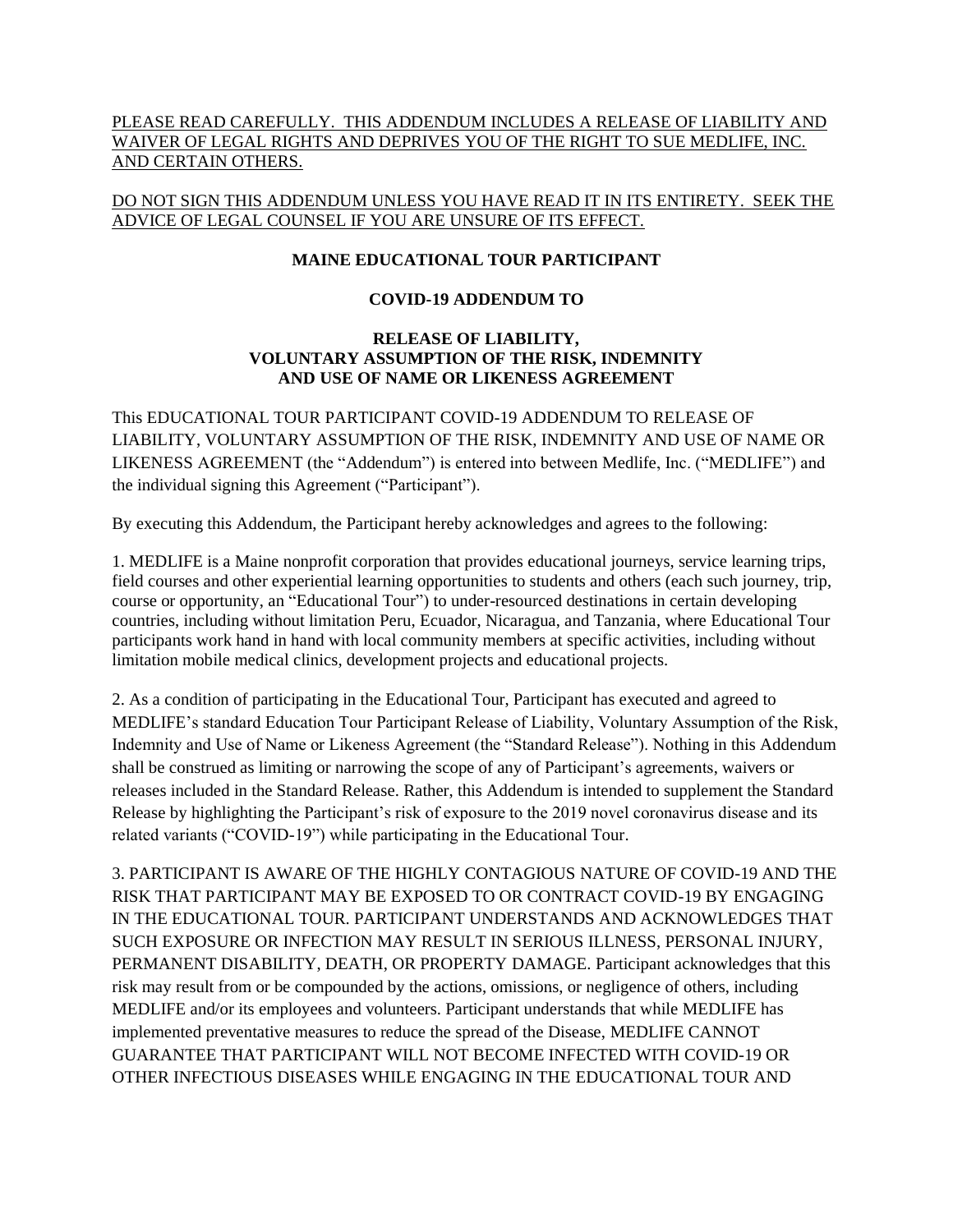# THAT ENGAGING IN THE EDUCATIONAL TOUR MAY INCREASE PARTICIPANT'S RISK OF EXPOSURE TO AND/OR CONTRACTING COVID-19.

4. Participant understands and is aware that, due to the constantly evolving nature of COVID-19, the United States and foreign government laws, regulations, orders, directives and guidelines (including, without limitation, lockdowns, quarantines, curfews, mask mandates, social distancing requirements, travel restrictions and general health and safety recommendations) may change with little or no advance notice. Participant agrees that MEDLIFE is not responsible for any costs, expenses or inconvenience that Participant may incur as a result of any governmental act, order, directive or guideline that necessitates changes to, or delay, interruption or cancellation of, the Educational Tour.

5. Participant has attended a pre-trip safety briefing prior to commencing the Educational Tour, has had an opportunity to ask any questions about MEDLIFE's COVID-19 policies and procedures, and has opted to participate in the Educational Tour voluntarily. Participant acknowledges that Participant was provided with the option to purchase insurance in connection with the Educational Tour covering trip cancelation and interruption insurance.

6. THE NATURE OF THE ACTIVITIES THAT PARTICIPANT MAY ENGAGE IN ON A EDUCATIONAL TOUR, INCLUDING WITHOUT LIMITATION VISITING OR PROVIDING ASSISTANCE AT LOCAL HEALTH CLINICS, TRAVEL AND RESIDENCE WITHIN THE HOST COUNTRY, PARTICIPATION IN ACTIVITIES TAKING PLACE IN PUBLIC PLACES IN THE HOST COUNTRY, AND PARTICIPATION IN COMMUNITY SERVICE PROJECTS, WILL INEVITABLY EXPOSE PARTICIPANTS TO THE RISKS INHERENT IN SUCH ACTIVITIES, INCLUDING RISKS ASSOCIATED WITH EXPOSURE TO PEOPLE INFECTED WITH COVID-19 (WHO MAY OR MAY NOT SHOW EXPLICIT SYMPTOMS OF ILLNESS). IN THE CASE OF ILLNESS, MEDICAL SERVICES OR FACILITIES MAY NOT BE READILY AVAILABLE OR AVAILABLE AT ALL, AND IF AVAILABLE, MAY NOT BE EQUAL TO STANDARDS IN PARTICIPANT'S HOME COUNTRY. PARTICIPANT IS SOLELY RESPONSIBLE FOR PARTICIPANT'S MEDICAL EXPENSES.

7. Without limitation, MEDLIFE and its affiliated companies, parents and subsidiaries, partners and persons acting on its behalf, together with each director, officer, employee, volunteer, sponsor, independent contractor, agent, and authorized representative of MEDLIFE and all such other persons (collectively referred to herein as the "Tour Providers") are not responsible for any harm, injury, loss or damage to person or property, death, delay or inconvenience in connection with the provision of any goods or services occasioned by or resulting from COVID-19, including, without limitation, costs or expenses incurred by Participant for medical care, accommodations in the event of required quarantine, or evacuation or relocation.

8. PARTICIPANT HEREBY AGREES TO RELEASE, INDEMNIFY AND HOLD HARMLESS MEDLIFE AND THE OTHER TOUR PROVIDERS (THE "RELEASED PARTIES") FROM, AND AGREES NOT TO SUE THE RELEASED PARTIES FOR, ANY AND ALL CLAIMS, DEMANDS, ACTIONS, LAWSUITS, SETTLEMENTS, JUDGMENTS, DAMAGES, LOSSES, COSTS AND EXPENSES OF ANY KIND OR NATURE WHATSOEVER (INCLUDING ATTORNEYS' FEES) ON ACCOUNT OF OR ARISING OUT OF ANY AND ALL PERSONAL INJURY, ILLNESS, DEATH, BODILY INJURY, MENTAL ANGUISH, EMOTIONAL DISTRESS, PHYSICAL, PROPERTY OR